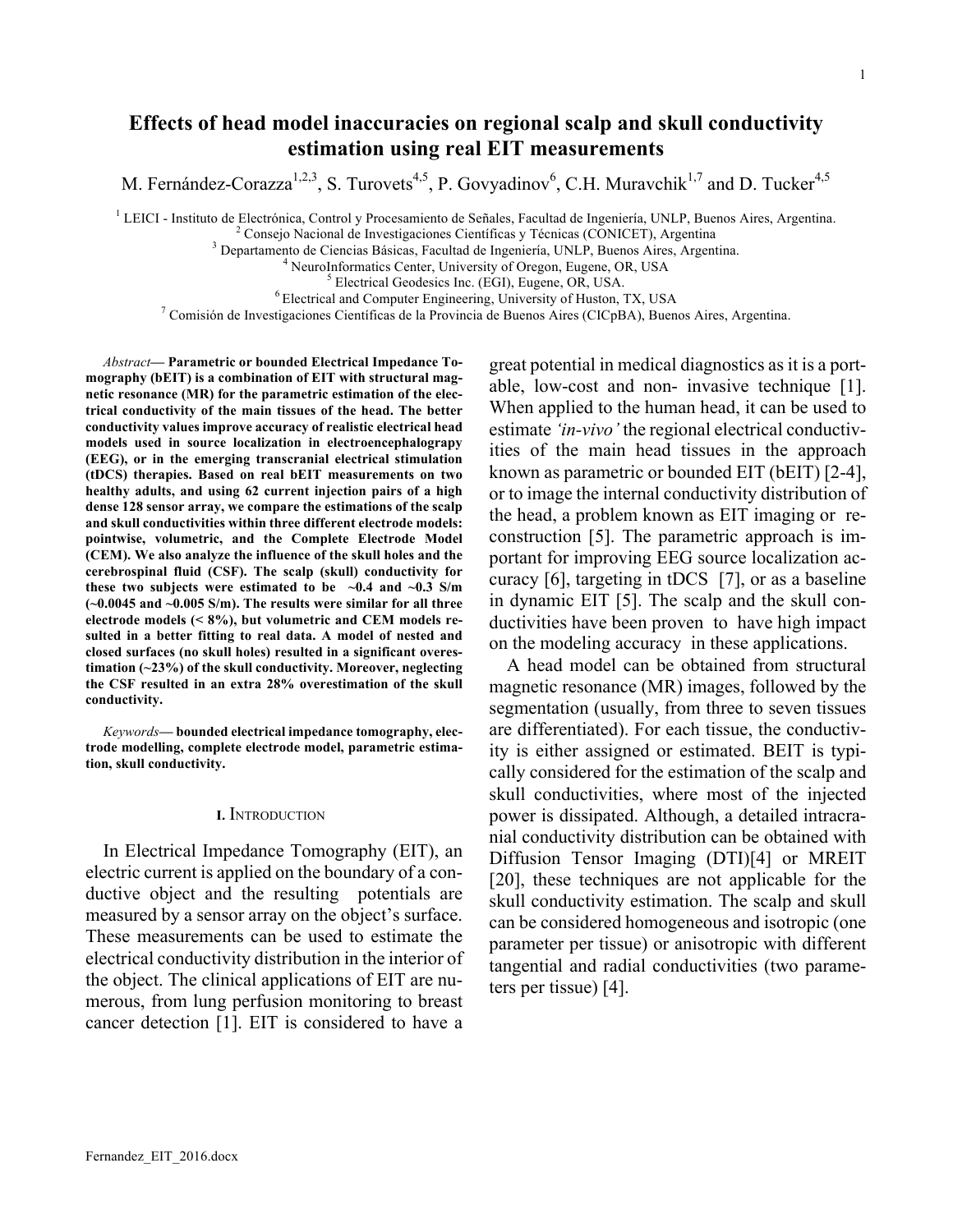Once the virtual head model is built and the measurements are obtained, the model conductivities are varied to minimize the difference between the measurements and the model predictions. The computation of the scalp potentials is known as the EIT forward problem (FP). It is governed by the Poisson equation and, for complex geometries such as the human head, it can be solved using the Boundary Element Method (BEM) [2], the Finite Element Method (FEM) [4], or the Finite Difference Method (FDM) [8]. FEM and FDM allow inhomogeneities and anisotropies. On the contrary, BEM can only be used in models of nested and closed surfaces of the tissues compartments, and assumes homogeneity and isotropy in each layer. The process of fitting the bEIT data and simulations is a non-linear optimization problem. The methods for solving this problem include: the Newton method (requires up to second order derivative computations) [4], simplex search methods, and simulated annealing.

Previous bEIT estimations used three layer spherical [9] or BEM [2, 10, 11] models with pointwise or triangular electrodes and only one (the skull conductivity) unknown. A bEIT study using FEM and two unknowns was recently reported [12]. The wide range of the reported skull conductivity estimates (from 0.004 to 0.02 S/m) using bEIT and other methods [13, 14] is most likely attributed to the different models employed in those studies. Similarly, the reported scalp conductivity varies from 0.3 to 0.5 S/m, although this is based on a very low number of studies [14].

In this work we pursue three specific goals: i) provide new experimental estimations of the scalp and skull conductivity values in detailed seven tissue FEM models; ii) study the influence of the electrode modeling; and iii) study the impact of closed skull three-layer 'BEM-like' models on the accuracy of the bEIT estimates.

## II. METHODS

All research protocols involving human subjects were approved as safe and complying with the ethical standards in the Helsinki Declaration of 1975 by Institutional Review Boards (IRB) at the data collection site (Electrical Geodesics, Inc (EGI), Eugene, OR, USA), with informed consent obtained from two subjects (S1, a 46 year old Asian male, and S2, a 52 year old Caucasian male) recruited in the studies.

# *A. bEIT data collection*

Two subjects wearing a 128 channel EGI geodesic net with gelled electrode-to-skin contacts were positioned in a comfortable chair and 20 uA current at the frequency of 27 Hz was administered for 3 seconds in each of 64 distinct electrode pairs. The scalp potentials were acquired and their amplitude extracted using a 256-channel array EGI EEG 300 system [3,19], as well as electrode to scalp impedances. Sensor positions were determined using the Geodesic Photogrammetry System (GPS) described in more details elsewhere [16].

# *B. Detailed head models construction*

The reference models of soft tissues for two adult subjects were derived from retrospective T1 weighted MR images obtained with a 3T Allegra scanner (Siemens Healthcare, Erlangen, Germany). Bone structures were derived from retrospective CT scans of the same subjects recorded with a GE CT scanner (General Electrics, Fairfield, United States). The acquisition matrix was 256x256x256 with a voxel size of 1x1x1 mm in both the CT and T1 scans. The T1 MRI images were automatically segmented into seven tissue types (brain gray matter, brain white matter, cerebrospinal fluid (CSF), scalp, eyeballs, air, and skull) and the CTs were coregistered to the corresponding MRIs and GPS sensor positions using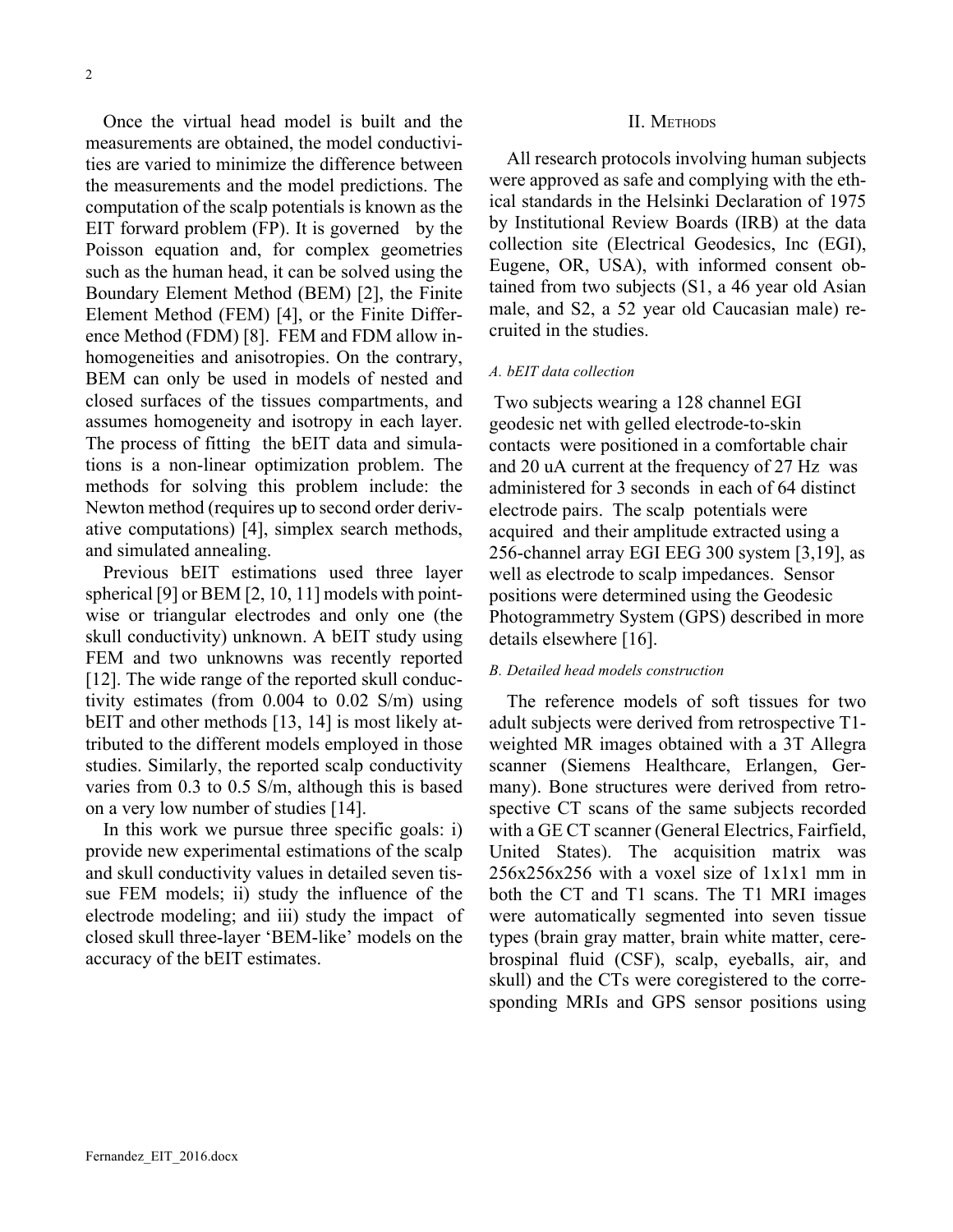EGI's segmentation and image processing package, BrainK [15]. .

Finite element (FE) tetrahedral meshes of  $\sim$ 1.4 million of elements were built from the volumetric segmentations using the iso2mesh package [17] (Fig. 1a). The isotropic and homogeneous conductivity values were assigned to each of the non scalp and non skull tissues, based on the typical literature data: 0.2, 0.33, 1.79, and 1.4 S/m for the white matter (WM), gray matter (GM), CSF, and eye balls [14]. The FEM was used for computing the EIT FP. As described in [4], the electrical problem is reduced to a linear system of equations , where is the 'stiffness' matrix containing the structural and conductivity information, is the unknown potential vector at each node of the mesh, and is an independent vector that considers the boundary conditions. The linear system was solved using a preconditioned conjugate gradient algorithm [18].



Fig. 1 (a) Computational head model for subject 1 (S1), segmentation, FE mesh, and pointwise electrodes. (b) Skull of the pointwise, volumetric, and CEM models. (c) Skull of the closed skull and closed skull – no CSF models. (d) Detailed volumetric electrode model. (e) Portion of the outer surface with different boundary conditions in the CEM model (in red).

Within the detailed head model shown in Fig. 1a for subject 1, we studied three variations of electrode modeling:

*Pointwise:* each electrode is a node of the tetrahedral mesh. is an all zero vector except for two elements: the nodes corresponding to the current injection electrode pair.

*Volumetric:* the electrodes are modelled as small cylinders of 1 cm height and 5mm radius placed on the scalp. Each cylinder is composed by a thin layer of scalp (2mm) because of suction, a layer of conductive gel (4mm, 1.5 S/m), and metal (4mm, 500 S/m), as shown in Fig. 1d. The FEM is solved

as in the pointwise case, but in this model, current sources and sinks are placed in the metal layers.

*CEM:* the specific boundary conditions are imposed in the electrode areas (see Fig. 1e) in contact with the scalp, modifiing the FEM linear system of equations. The CEM boundary conditions take into account the electrode to skin contact impedance. The details of the CEM can be found elsewhere [5].

For subject 1, two other model variations were analyzed:

*Closed skull:* this model is composed by five nested and closed surfaces (scalp, skull, CSF, GM, and WM) and pointwise electrodes. This model is similar to five-layer BEM models. The skull layer is shown in Fig. 1c.

*Closed skull – no CSF:* this model is the same as previous model except that the conductivity of the CSF layer is set equal to the GM conductivity (0.33 S/m). It is similar to three-layer BEM models where the CSF is not considered.

# C. *Nonlinear optimization method*

For each current injection pair, the estimation process can be formulated as an optimization problem:

$$
(1)
$$

where are the scalp and skull conductivity values, is the simulated potential at the electrodes, and is the vector with the measurements. Note that expression (1) is equivalent to the maximum likelihood estimator assuming uncorrelated white Gaussian noise [4]. We used the Newton method to estimate and from (1). This method requires the first and second order derivatives of with respect to and . The computation of these derivatives for the pointwise and volumetric models is detailed in [4]. The formulation of the derivatives for the CEM model were derived specifically for this work in an analogous way.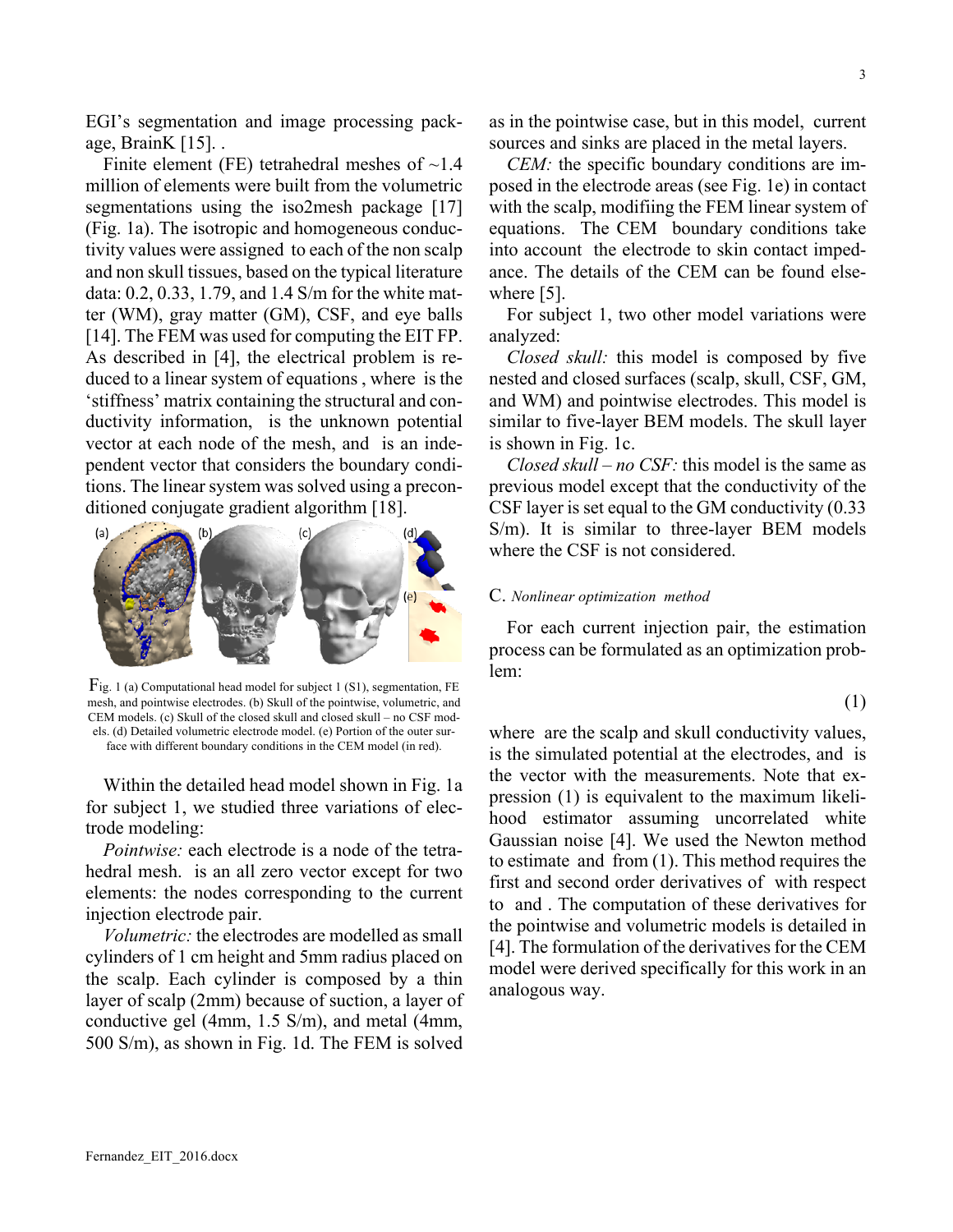# III. RESULTS

Two injection pairs out of 64 were identified as "bad" channels and were discarded. The electrode to skin impedances for the CEM case were the same as measured in the bEIT experiment. For each head model, the conductivity estimations were performed for each of the remaining 62 bEIT injection pairs separately. The optimization in Eq. (1) was set to stop after 10 iterations of the Newton method as it was usually stagnated in 7 or 8 iterations. The initial values were set as 0.2 and 0.001 S/m (plus some small random variations) for the scalp and skull conductivities. Lower initial than expected values helps to the convergence of the method [4]. For some particular pairs, depending on the particular model, the method did not converge, converged to negative values, or estimated meaningless results. The number of these "outlier" cases was not more than 8 out of 62, and were discarded.

Fig. 2a (Fig. 2b) shows in a box plot the scalp (skull) conductivity estimations for all current injection pairs obtained within each model. Table 1 summarizes the averaged results, and, for each subject, the number of estimations that resulted in a better fitting for each model. A better fitting means a lower norm of the difference between the measurements and the EIT FP computed with the estimations.



Fig. 2 (a) Scap and (b) skull conductivity estimations for S1 and S2, for pointwise (Pw), volumetric (Vol), CEM, closed skull (CS), and closed skull – no CSF (3L) models. Red crosses represent individual estimations for each current injection pair, central marks indicate the median, and box edges are the 25th and 75th percentiles.

Table 1 Averaged scalp (SC) and skull (SK) conductivity estimations [S/m], and number of pairs (P) with best fitting for both subjects.

| Models                    | S1-SC | S1-SK   |       | $S2-SC$ $S2-SK$ $S1-P$ $S2-P$ |               |    |
|---------------------------|-------|---------|-------|-------------------------------|---------------|----|
| Pointwise                 | 0.401 | 0.00443 | 0.310 | 0.310                         | $\mathcal{L}$ | 13 |
| Volumetric                | 0.378 | 0.00439 | 0.292 | 0.292                         | 18            | 28 |
| <b>CEM</b>                | 0.389 | 0.00447 | 0.305 | 0.305                         | 26            | 13 |
| Closed skull $(CS)$ 0.412 |       | 0.00550 |       |                               | 2             |    |
| $CS - no CSF$             | 0.394 | 0.00705 |       |                               | 5             |    |

# IV. DISCUSSION

*Measured conductivity values:* the estimated scalp conductivity is in the middle range of the reported values by other similar studies, but the estimated skull conductivity is in the lower limit of the reported range. In addition to the different subject pools and intersubject variability, some significant difference might be due to the different models used in each study. In [9], the very first estimations were performed in a quite simple model: a three layer concentric sphere. In [10], with a three layer BEM model and pointwise electrodes, the skull conductivity estimation  $(\sim 0.01$ S/m) was similar to the later studies, but scalp estimation was lower  $(-0.2S/m)$ , probably due to BEM pointwise electrode modelling. Then, in [2], the BEM model used triangles for the electrodes instead of nodes, and the estimated scalp and skull conductivities were  $\sim$ 0.33S/m and  $\sim$ 0.008S/m, respectively. In [11], a similar three layer BEM model was used but the scalp and intracranial conductivities were fixed to 1S/m, thus, a one parameter estimation was performed with a result of the scalp/skull conductivity ratio to be  $\sim$ 0.04. Lastly, FEM was used in [12] in a 2D search, with CSF included, resulting in estimates  $\sim 0.008$ S/m for the skull and a rather high value (0.6S/m) for the scalp. We believe that significant variance the skull conductivity estimations reported in the literature so far can be attributed to the modelling factors. For this reason, we analyzed the impact of the electrode modelling, the influ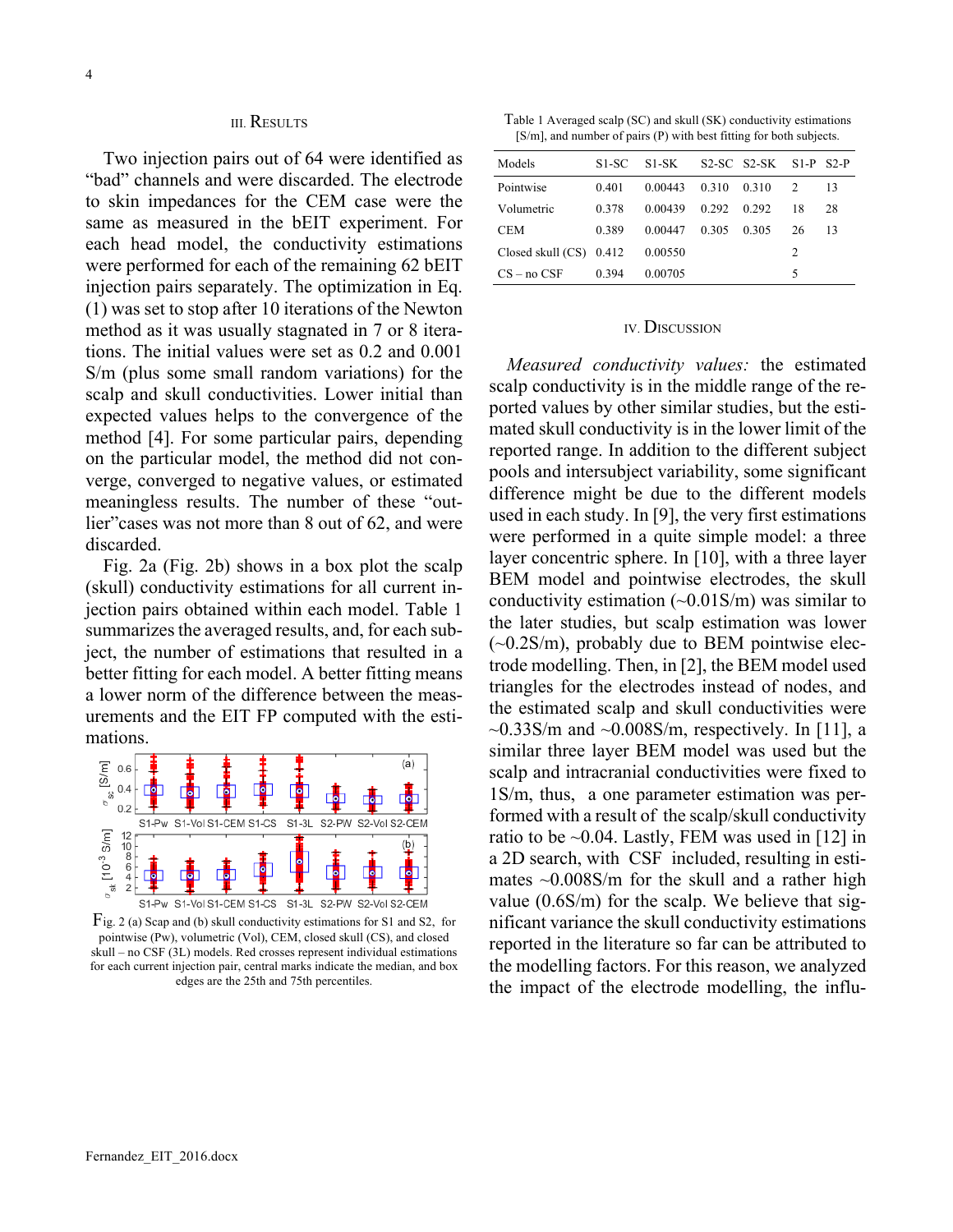ence of a closed 'BEM-like' skull, and the influence of not considering the CSF layer (similar to a three-layer BEM model).

Differences between estimations can be also explained by inter-subject variability and age [14]. In our results, the scalp conductivity difference between both subjects is expected, as S2 is hairless. A hairless scalp is usually dryer and thus, less conductive. On the other hand, the skull thickness in S1 is lower than in S2, implying less spongy bone (more conductive than compact bone) and a less conductive skull.

*Influence of the electrode model:* the use of pointwise, volumetric, or CEM electrode models resulted in a small difference (<6%) across different estimations of the scalp, and even smaller  $(<2%)$  for the skull conductivities. However, volumetric and CEM models showed, in most cases, a better fitting between measurements and simulations.

*Influence of a closed skull:* a closed skull resulted in an approximately high (23%) overestimation of the skull conductivity. This is expected if the skull holes are not modelled, as the estimated skull conductivity has to be higher to compensate for them, i.e., the skull has to be 'more transparent' for the current. This effect might partially explain the higher skull conductivity estimation of previous studies.

*Influence of CSF:* assuming CSF conductivity equal to GM conductivity led to an extra 28% of skull conductivity overestimation. Adding together these two effects resulted in a skull conductivity estimation of  $\sim 0.007$  S/m for S1, very close to literature bEIT three-layer BEM estimates.

#### V. CONCLUSIONS

We estimated scalp (skull) conductivities in two subject to be 0.3 (0.005) and 0.4 (0.0045) S/m correspondingly. Different electrode models showed no significant differences in the estimations, but CEM and volumetric electrode models

resulted in a better fitting between data and predictions. A closed skull showed a significant overestimation of the skull conductivity value. Neglecting the CSF layer also produces an additional and significant skull conductivity overestimation. It is likely that the combination of both modelling simplifications explain the lower skull conductivity estimated in this study using a detailed FEM model, compared to previous similar studies with simpler BEM models.

The results of this preliminary study should be validated with experiments in more subjects, and also more accurate skull models including spatial inhomogeneities should be analyzed. Finally, the impact of the brain conductivity set to the literature typical values in this study needs to be examined as well.

#### **ACKNOWLEDGMENT**

This work was supported by the ANPCyT PICT 2011-11-0909, UNLP 11-I-166, CONICET, CIC-pBA, the Fulbright Foundation, USA, the Fundación Bunge & Born, Argentina, and the National Institute of Mental Health (Grant R44MH106421). The discussions with the EGI team, in particular, Phan Luu , Erik Anderson and Colin Davis are acknowledged. .

### CONFLICT OF INTEREST

Turovets and Tucker are employees of Electrical Geodesics, Inc., a manufacturer of dense array EEG systems.

#### **REFERENCES**

- 1. Bayford, R.H. (2006) Bioimpedance tomography (electrical impedance tomography). Annu. Rev. Biomed. Eng. 8:63-91.
- 2. Gonçalves, S.I., et al. (2003) In vivo measurement of the brain and skul resistivities using an EIT-based method and realistic models for the head. IEEE Trans. Biomed. Eng. 50(6):754-767.
- Turovets, S.I., et al. (2008) Conductivity analysis for high-resolution EEG, BMEI 2008. vol. 2, pp 386-393.
- 4. Fernández-Corazza, M., et al. (2013) Analysis of parametric estimation of head tissue conductivities using Electrical Impedance Tomography. Biomed Signal Proces 8(6):830-837 DOI: 10.1016/j.bspc.2013.08.003.
- 5. Lionheart, W.R.B., N. Polydordes, and A. Borsic, (2004) Electrical Impedance Tomography: Methods, History and Applications. Inst. Phys., D.S. Holder, Editor, pp 3-64.
- 6. Vanrumste, B., et al. (2000) Dipole location errors in electroencephalogram source analysis due to volume conductor model errors. Med Biol Eng Comput 38:528-534.
- 7. Opitz, A., et al. (2015) Determinants of the electric field during transcranial direct current stimulation. NeuroImage 109:140-150 DOI: 10.1016/j.neuroimage.2015.01.033.